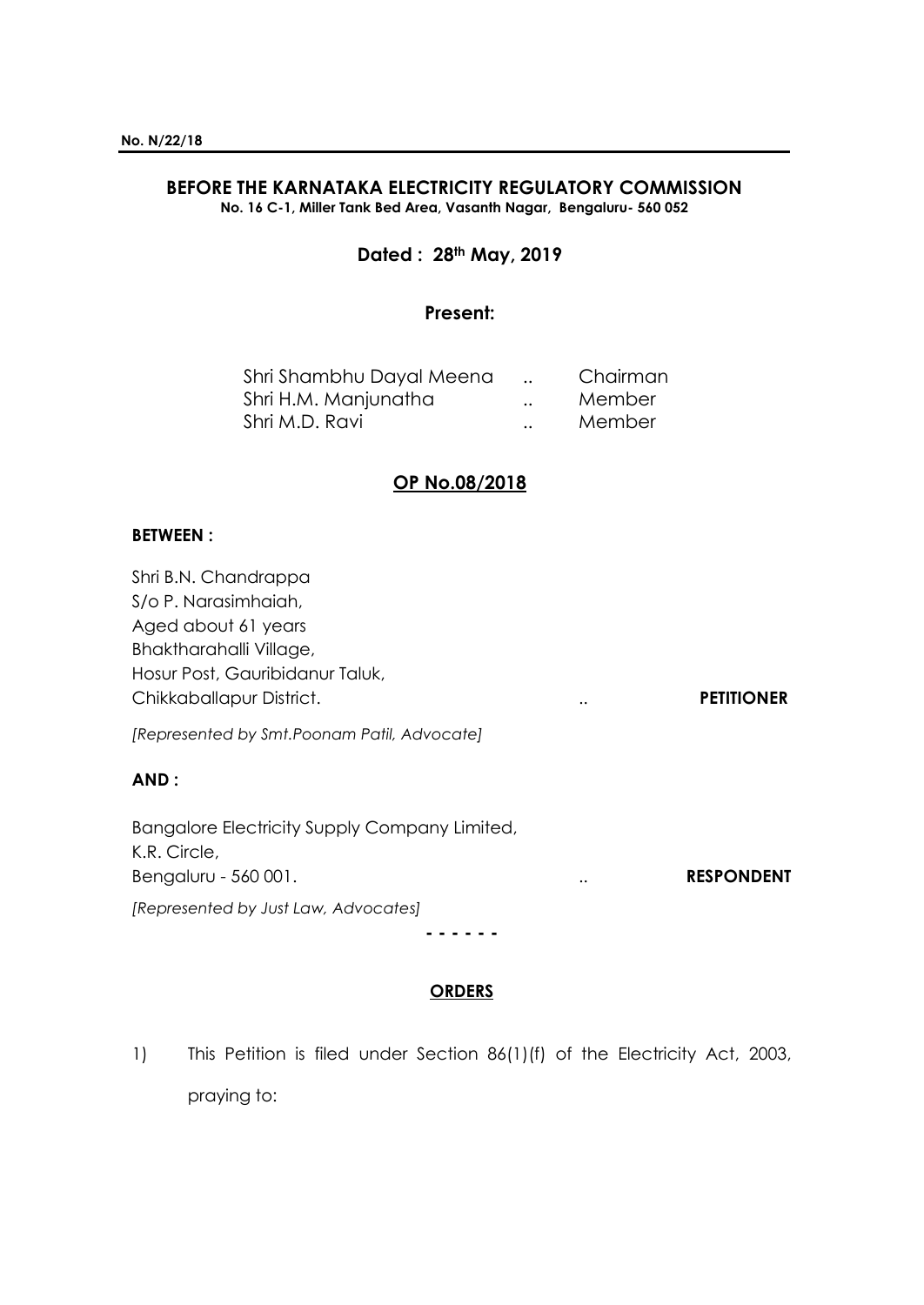(a) hold and declare that the Petitioner is entitled to a tariff of Rs.9.56/kwh for the energy supplied to the Respondent as per Clause 6.1(a) of the Power Purchase Agreement (PPA) dated 23.09.2015; and,

- (b) grant such other and further reliefs as deemed fit in the facts and circumstances of the case, in the interest of justice.
- 2) The facts of the case are as follows:
- (a) The Petitioner has installed a 1 MW Solar Roof Top Photo Voltaic (SRTPV) Power Plant, on the roof top of his poultry farm at Sy.No.119 of Bhaktharahalli Village, Hosur Hobli, Gowribidanur Taluk in Chikkaballapur District, after obtaining approval dated 18.09.2015 from the Respondent. The time limit to complete the Project was within 180 days from the date of said approval. A PPA was signed between the parties on 23.09.2015. The tariff fixed under the PPA is Rs.9.56 per kwh and the Commission approved the PPA on 17.12.2015. The approval of the PPA was communicated to the Petitioner by the Respondent under a communication dated 02.01.2016.
- (b) After the approval of the PPA, the Petitioner approached Corporation Bank, Bengaluru on 08.02.2016 for sanction of loan to fund the Project. The Bank raised several queries on 20.02.2016, which were addressed by the Petitioner on 24.02.2016.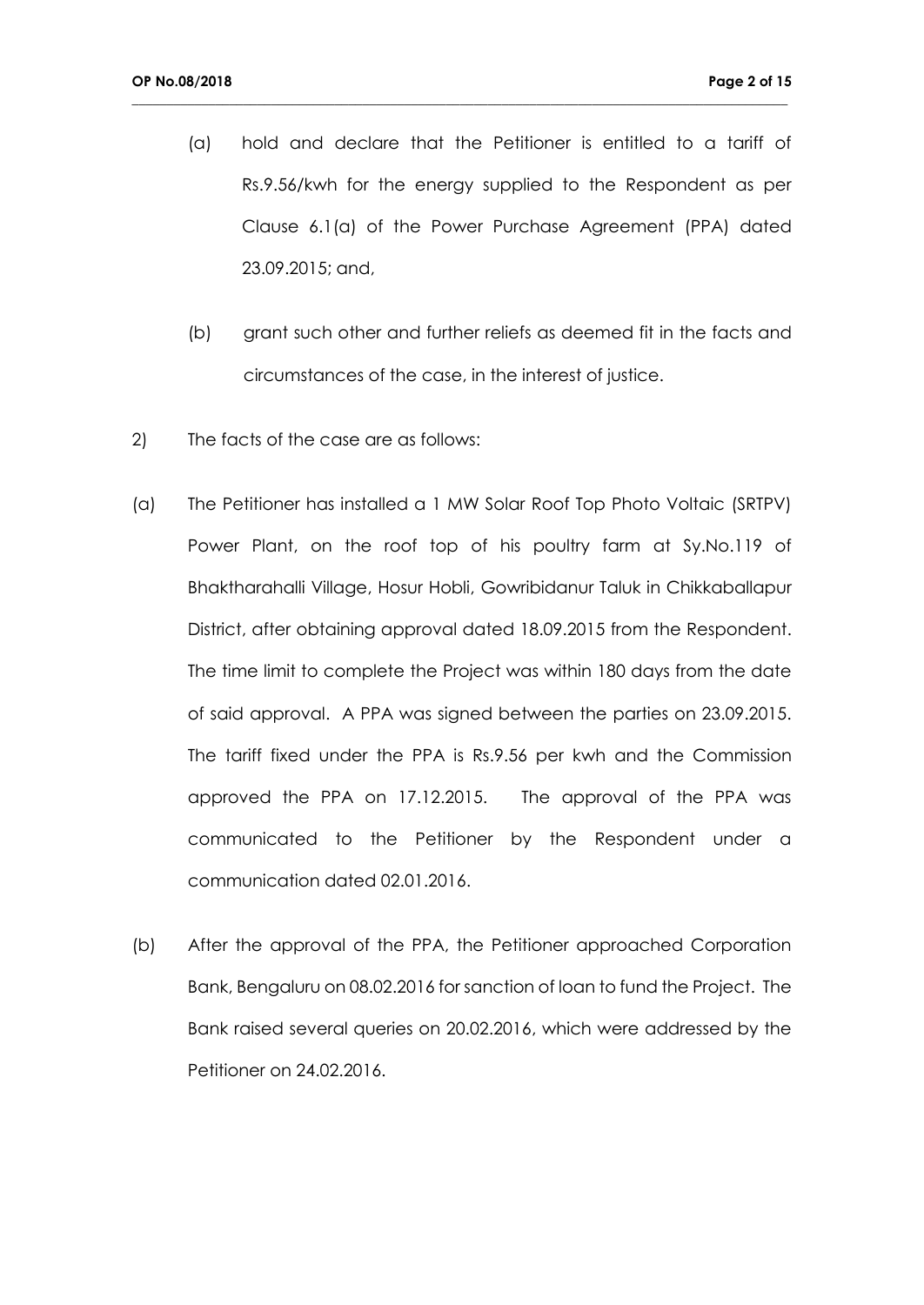(c) The Respondent issued a Circular dated 17.11.2015, providing for extension of time to all the Developers to install the SRTPV Plants, by payment of Re-registration fees. As per the said Circular, the Petitioner was entitled for extension of time by 12 months. The Petitioner sought for extension of time, as per the Circular and the Respondent granted the extension for a period of 12 months from 23.03.2016.

- (d) The Petitioner approached the Canara Bank, Bengaluru, for financial assistance as Corporation Bank failed to process the loan after keeping the Petitioner waiting for more than six months. On 16.08.2016, the Canara Bank sanctioned a loan of Rs.526 Lakhs.
- (e) The Solar PV Panels, totally amounting to Rs.3,80,02,280/-, were procured, vide Invoice dated 01.07.2016 and the Petitioner completed the installation of the SRTPV plant by the first week of September, 2016, which is evidenced by the Work Completion Certificate dated 06.09.2016 issued by the contractor of the Petitioner.
- (f) The Petitioner continuously followed up with the Respondent to get the Work Order for HT line from September, 2016, but the Respondent, for no reason, withheld the same. The Petitioner addressed a communication dated 19.12.2016, requesting the Respondent to issue the work order for HT line connection. As the Petitioner did not get any response from the Respondent, he approached the Hon'ble High Court of Karnataka, by filing Writ Petition No.3244/2017, seeking a direction to the Respondent to issue the Work Order. The Hon'ble High Court, vide order dated 08.06.2017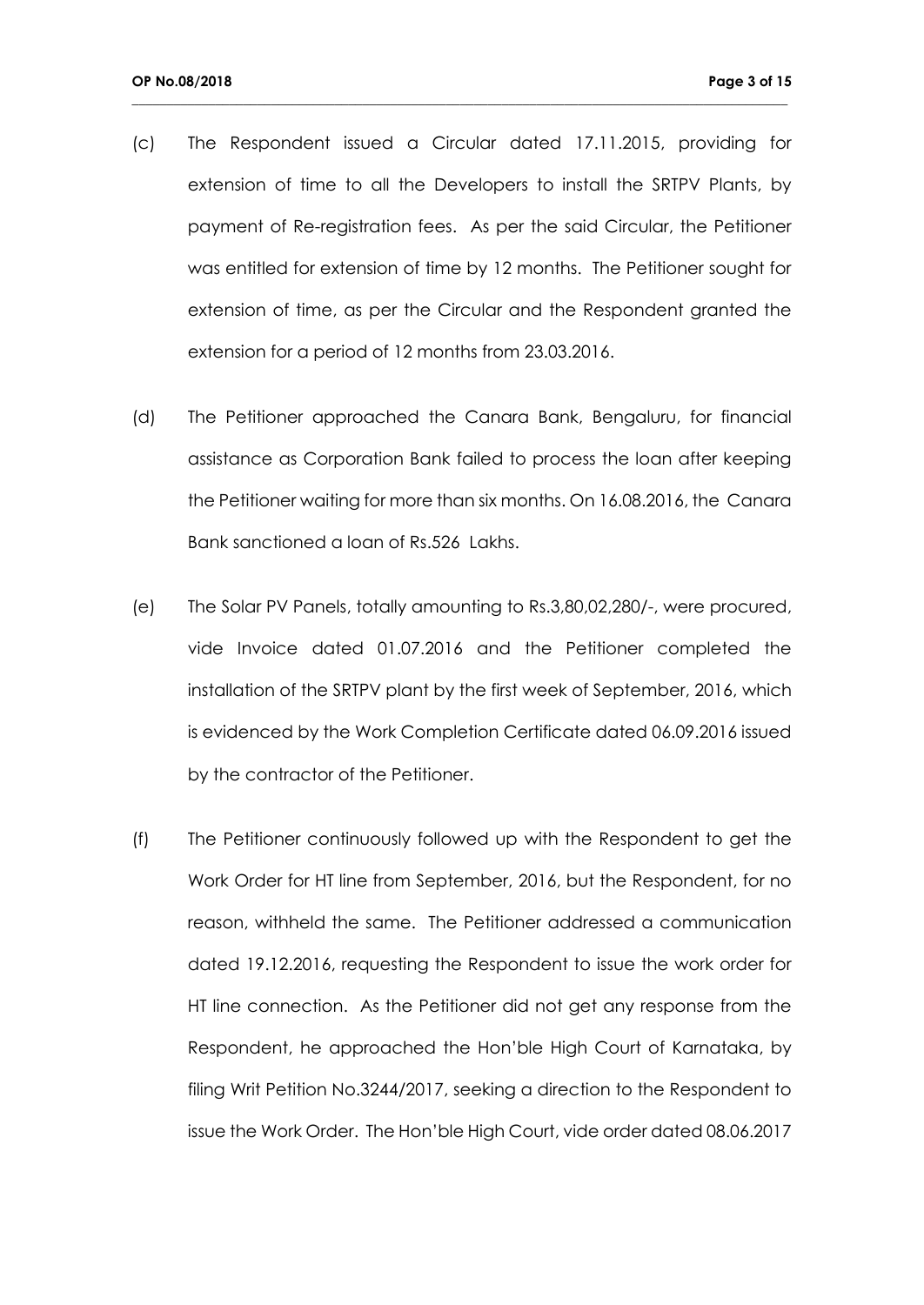permitted the Petitioner to give a fresh representation to the Respondent and also directed the Respondent to consider the representation, within four weeks.

- (g) Accordingly, the Petitioner gave a representation enclosing all the documents to the Respondent on 15.06.2017. On 07.07.2017 the Respondent communicated to the Petitioner that the extension of time granted on 23.03.2016 for a period of 12 months was invalid and due to delay in commissioning the plant, the Petitioner was liable for a reduced tariff of Rs.5.20 per unit as against Rs.9.56, as agreed to under the PPA. The Respondent invited the Petitioner to sign a Supplementary PPA with the new tariff. The Petitioner replied on 12.07.2017 to the Respondent, stating that he would sign the Supplementary PPA, reserving liberty to approach the Commission in respect of the applicable tariff. Accordingly, the Petitioner and the Respondent signed a Supplementary PPA on 25.11.2017. The SRTPV Plant was commissioned on 30.12.2017. Aggrieved by the acts of the Respondent in reducing the tariff, this Petition is filed.
- 3) The grounds urged by the Petitioner are:
- (a) The action of the Respondent in levying reduced tariff is contrary to the terms of the PPA and the extension of time of 12 months was granted by the Respondent to commission the plant.
- (b) The Petitioner had completed installation of the plant in September, 2016, but the Respondent did not issue Work Order for HT line connection, for almost 10 months, which resulted in the delay in commissioning of the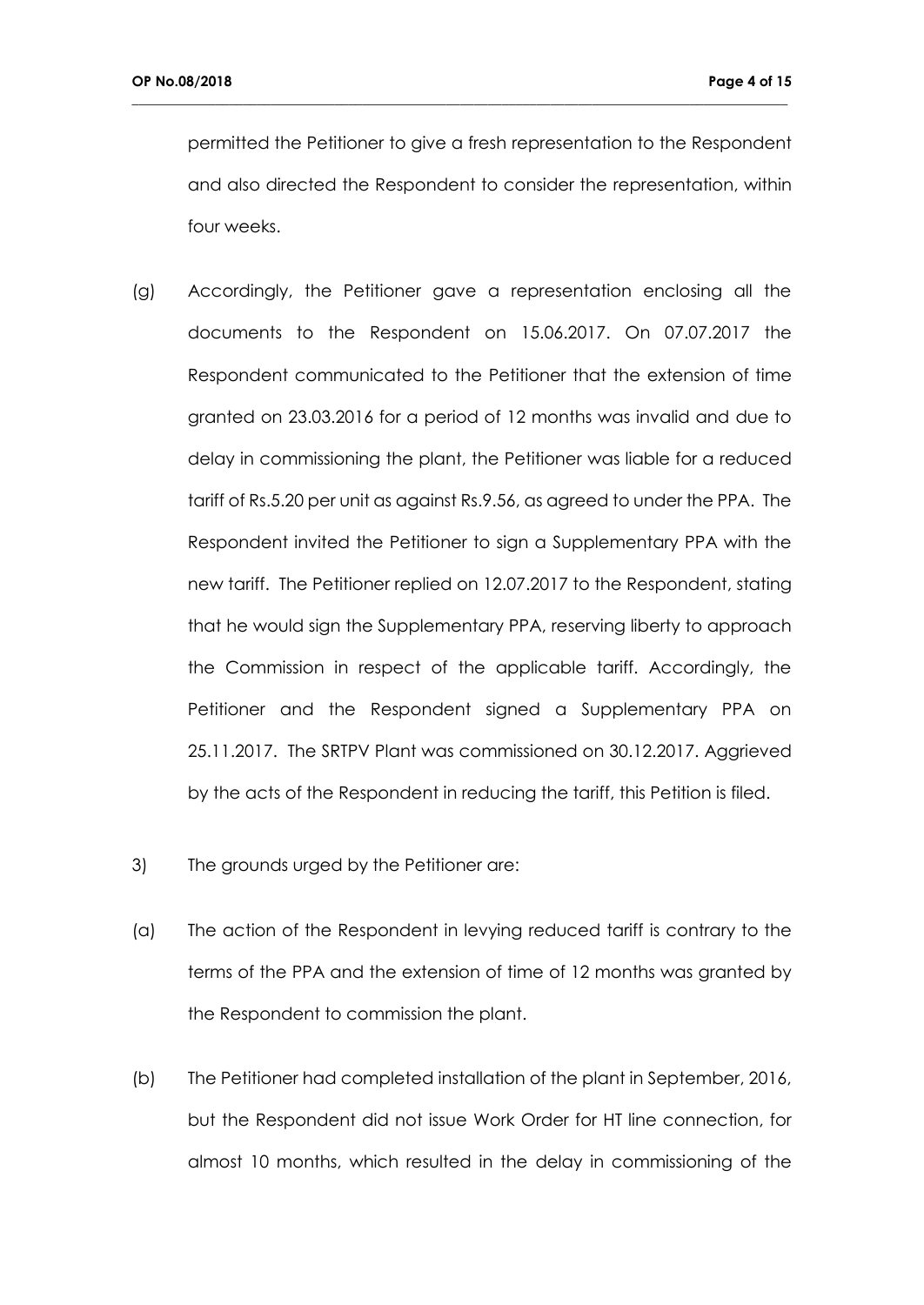Project. Therefore, the Respondent cannot compel the Petitioner to accept lower tariff than that fixed under the PPA.

- (c) The Respondent granted extension of time to the Petitioner on 23.03.2016. On 07.07.2017, after a period of about 15 months, for the first time, the Respondent declared that, the Petitioner was not entitled for the tariff fixed under the PPA. The Petitioner had, by then, made huge investments and installed the plant. Had the Respondent not granted extension of time, or even after granting extension of time, informed the Petitioner about cancelling the said extension well in advance, the Petitioner would not have gone ahead and invested crores of money.
- (d) The Respondent granted extension of time to commission the Project to the Petitioner on 23.03.2016, for a period of 12 months from the said date. The Petitioner was ready for commissioning the Plant on 06.09.2016, well within the extended period of time. Therefore, the Petitioner is not liable to reduction in tariff. The Respondent has referred to a communication dated 27.09.2016 of the Commission, under which reduced tariff is contemplated to be levied to the Plants that are commissioned beyond time. The said communication, issued subsequent to the extension of time granted by the Respondent and subsequent to the Petitioner completing the installation of the Project, cannot be made applicable, retrospectively.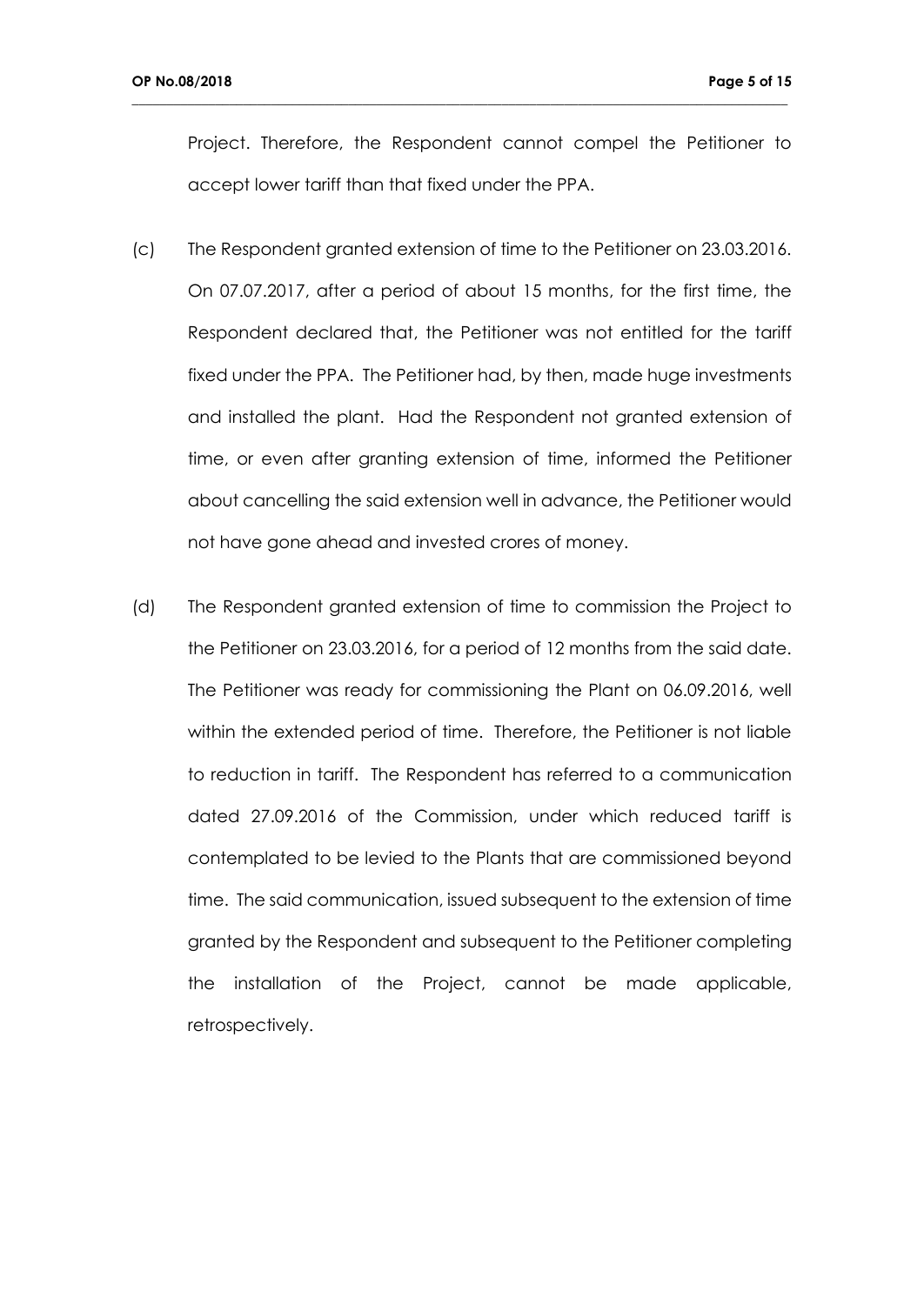(e) If the tariff of Rs.5.20 is upheld, the same would result in the Petitioner incurring a loss of Rs.50.52 Lakhs per year. In such an event, the Petitioner would be forced to shut down his Plant.

**\_\_\_\_\_\_\_\_\_\_\_\_\_\_\_\_\_\_\_\_\_\_\_\_\_\_\_\_\_\_\_\_\_\_\_\_\_\_\_\_\_\_\_\_\_\_\_\_\_\_\_\_\_\_\_\_\_\_\_\_\_\_\_\_\_\_\_\_\_\_\_\_\_\_\_\_\_\_\_\_\_\_\_\_\_\_\_\_\_\_\_\_\_\_**

- (f) The PPA was signed by the parties on 23.09.2015. But, the Respondent sent the same for approval to the Commission only on 10.12.2015. The approval by the Commission was intimated to the Petitioner under the communication dated 02.01.2016. It was only after receiving the communication with regard to approval of PPA, that the Petitioner could start the process of obtaining financial assistance, because no financial institution would consider granting loan, without there being a PPA approved by the Commission. Therefore, delay in obtaining financial approval by the Petitioner is solely on account of the Respondent getting the approval of this Commission, belatedly.
- (g) The Hon'ble Appellate Tribunal has in the case of *Gujarat Urja Vikas Nigam Limited –V- GERC and Ors.*, in Appeal No.123/2012, has upheld the following finding of the GERC:

*"the events during the time period elapsed in obtaining statutory/government clearances from the governmental instrumentalities towards land and water sources are force majeure events."*

The event in the present case also being the delay from the Respondent in getting approval from the Commission and issuing the Work Order for the HT line, the Petitioner is entitled for extension of time.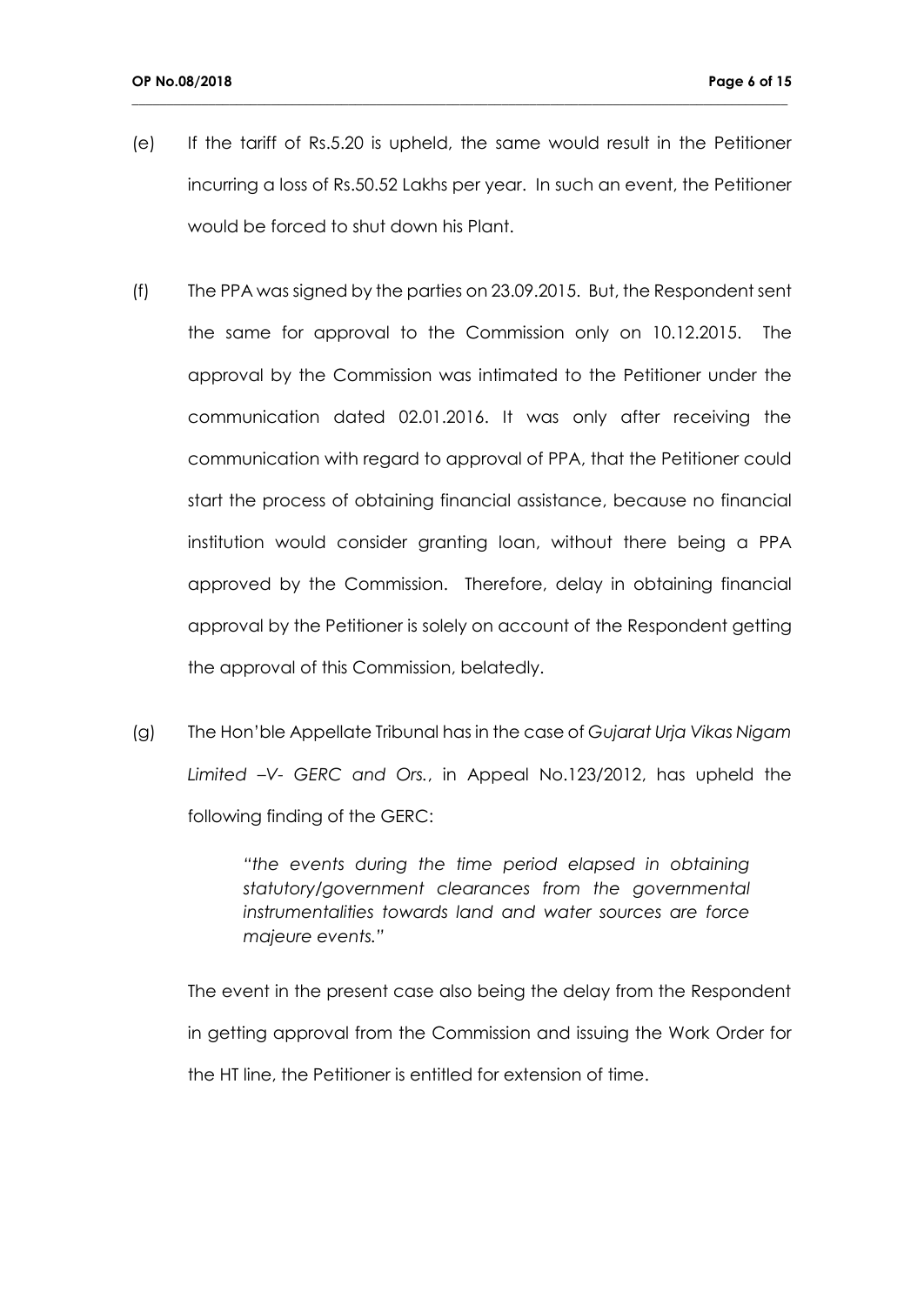4) Upon issuance of Notice, the Respondent entered appearance through the Counsel and filed Objections, as follows:

- (a) The Petitioner was required to commission his plant on or before 17.03.2016 within 180 days from the date of Approval. The Petitioner could not commission the project within time. Therefore, the Petitioner requested the Respondent to grant extension of time to commission the Plant. The Respondent, vide letter dated 23.03.2016, has extended the time for commissioning of the Petitioner's plant by 12 months, as per the Circular dated 17.11.2015.
- (b) The Commission in the Generic Tariff Order dated 02.05.2016 has clearly stated that, no further extension ought to be given for SRTPV Plant owners, who have not commissioned their plant within 180 days and have executed the PPA, as per the Tariff Order dated 10.10.2013, at the tariff of Rs.9.56 per unit. Hence, on 18.05.2016, the Respondent withdrew its Circular dated 17.11.2015, granting extension of time to commission the plants. Thereafter, the Commission, vide letter dated 27.09.2016 directed the Respondent, not to grant any extension of time for commissioning of such SRTPV plants. The Petitioner, vide letters dated 19.12.2016 and 28.04.2017, had requested the Respondent to commission the Plant, in view of the completion of work of installation of the Plant.
- (c) After disposal of WP No.3244/2017 on 07.07.2017, the Respondent has communicated to the Petitioner that, he is required to execute a Supplemental PPA incorporating the revised tariff as per the Generic Tariff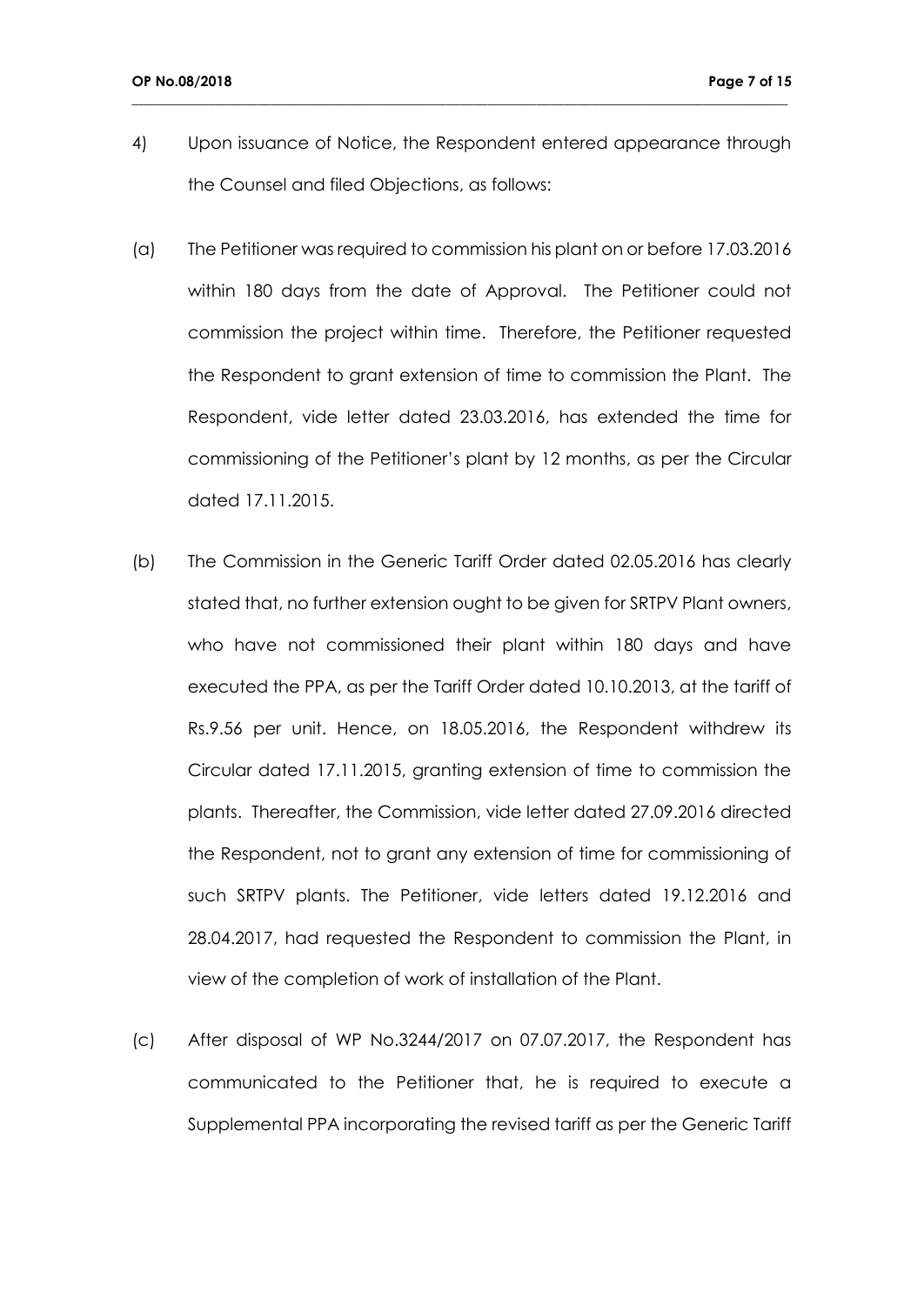Order dated 02.05.2016, as he had not commissioned the SRTPV Plant within 180 days.

- (d) The time frame, ordinarily approved by the Commission for installing SRTPV Project, is 180 days from the date of signing of the PPA. Even as per the guidelines of the Respondent, for SRTPV applicants having existing buildings, the time prescribed is 180 days, i.e., 6 months. The said Guidelines of the Respondent is in public domain and known to all. Inspite of the Petitioner having knowledge about the same, he has failed to commission the Plant within the stipulated timeframe. The Commission has clearly specified that the PPAs executed, as per the Tariff Order dated 10.10.2013, are eligible for a tariff of Rs.9.56 per unit, provided the SRTPV Plants are commissioned within 180 days. In the present case, the Petitioner cannot be permitted to avail of the benefit of higher tariff, without adhering to the prescribed time frame for commissioning of the Plant.
- (e) For the SRTPV Plants, which have been commissioned beyond six months, the Tariff Order dated 02.05.2016 has been made applicable. As the Petitioner failed to commission the Plant within the stipulated timeframe, the Supplemental PPA (SPPA) was executed, in terms of Generic Tariff Order dated 02.05.2016. The Petitioner having voluntarily executed the SPPA, cannot now wriggle out of a valid contract.
- (f) The averment that, the Petitioner had completed the installation of work by September 2016, is denied. The fact that, the Petitioner has received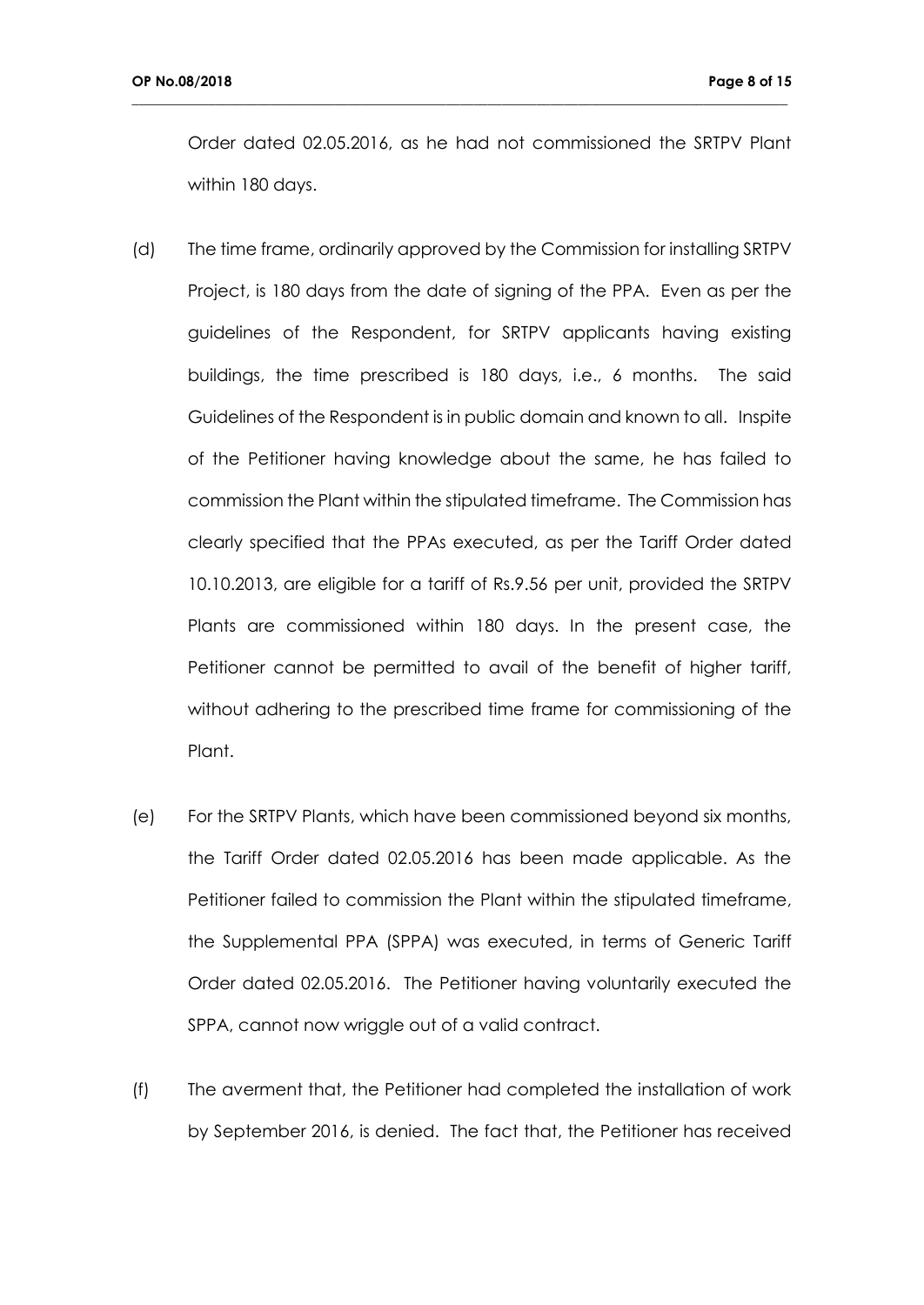approval of the Chief Electrical Inspector only on 28.12.2017, proves that, the Petitioner has failed to complete the work related to the installation of the SRTPV Plant within 180 days.

- (g) The averment that, the Respondent withheld the Petitioner's Work Order for no reason, is denied. The Petitioner requested for issuance of the Work Order, much later after the Scheduled Commissioning Date. The Petitioner has admitted that, it had completed the work related to the installation of the SRTPV Plant, only in September, 2016. Therefore, the averment that, the Petitioner could not commission the Plant within the time frame, on account of non-issuance of Work Order by the Respondent, is denied.
- (h) The extension of time, granted to the Petitioner, was withdrawn, vide Official Memorandum dated 18.05.2016. Therefore, the Petitioner is not entitled for any extension of time to complete the Project.
- (i) The averment that, the delay in obtaining the financial assistance was solely on account of delay in getting approval of the PPA by the Respondent, is denied. The Petitioner has admitted that, he first approached the Bank, seeking loan on 08.02.2016, although the PPA was approved by the Commission on 10.12.2015. The petitioner has not explained why there was a delay in seeking the financial assistance, even after the approval of the PPA by the Commission. This shows that, the Petitioner was not diligent in executing his project.
- (j) The Respondent has prayed for dismissal of the Petition, in the interest of justice.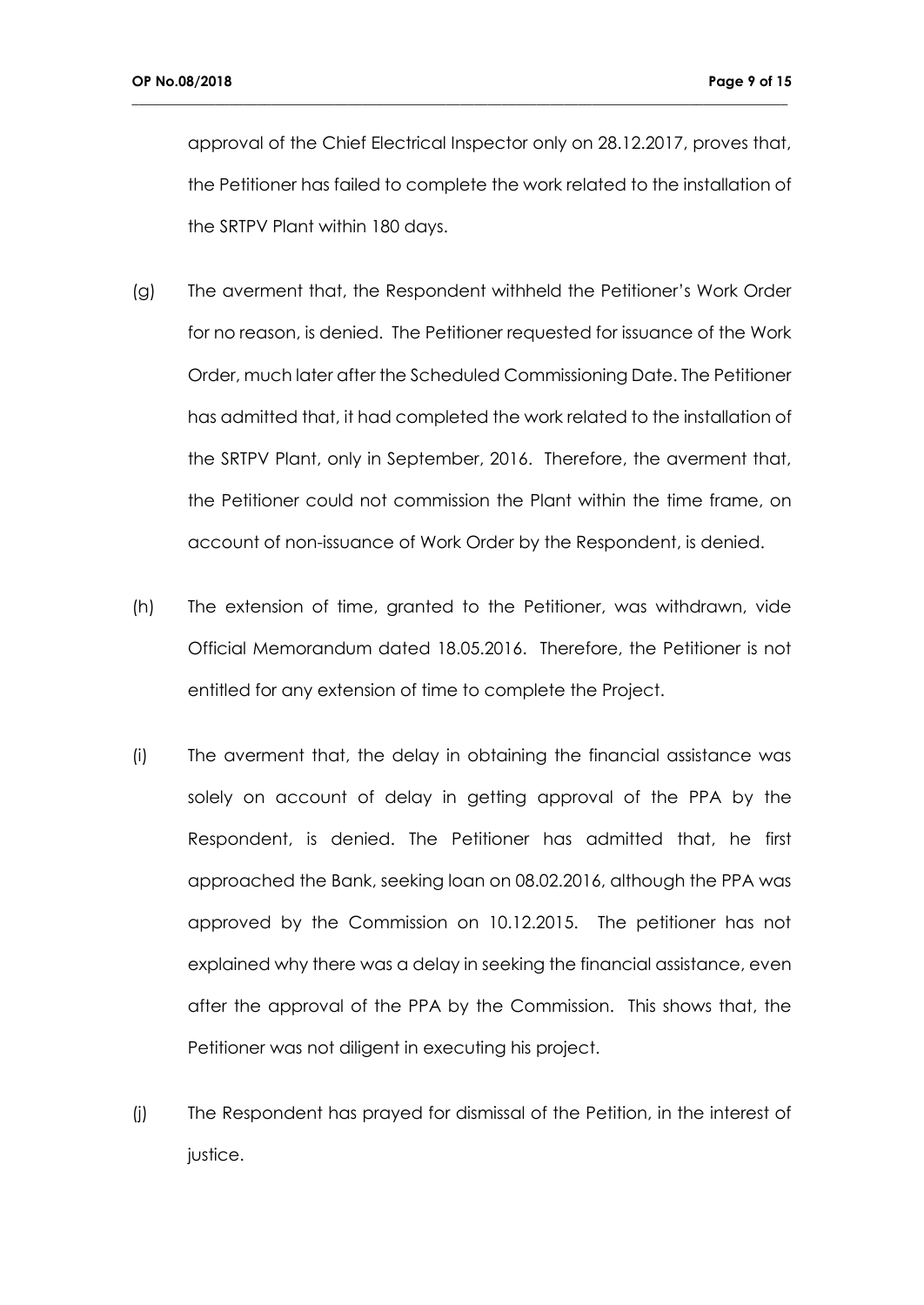5) The Petitioner has filed the Rejoinder, reiterating the contentions urged in the Petition.

- 6) We have heard the learned counsel for both the sides and perused the records. The following Issues would arise for our consideration:
	- (1) Whether the Petitioner is entitled to the tariff, mentioned in the PPA dated 23.09.2015, despite commissioning the SRTPV plant beyond the period of 180 days?
	- (2) What Order?
- 7) **ISSUE No.(1):** *Whether the Petitioner is entitled to the tariff, mentioned in the PPA dated 23.09.2015, despite commissioning the SRTPV plant beyond the period of 180 days?*
- (a) The Petitioner has contended that, the delay in communication of the approval of the PPA has caused delay in sanctioning of loan, and the delay in issuance of Work Order for the HT line by the Respondent has caused the delay in commissioning the Plant; that, pursuant to the Circular of the respondent 17.11.2015, the extension of time of 12 months was granted on 23.03.2016 for commissioning the Plant and the withdrawal of the Circular on 18.05.2016 cannot be made to operate, retrospectively, to apply to the petitioner. During the arguments, the Advocate for the Petitioner relied on the decision of the Hon'ble Supreme Court in the case of *State of Kerala & others Vs Kurian Abraham (P) Ltd & another*, reported in (2008) 3 SCC 582, to contend that, the Circular dated 17.11.2015 had a binding effect on the acts done, when it was in operation.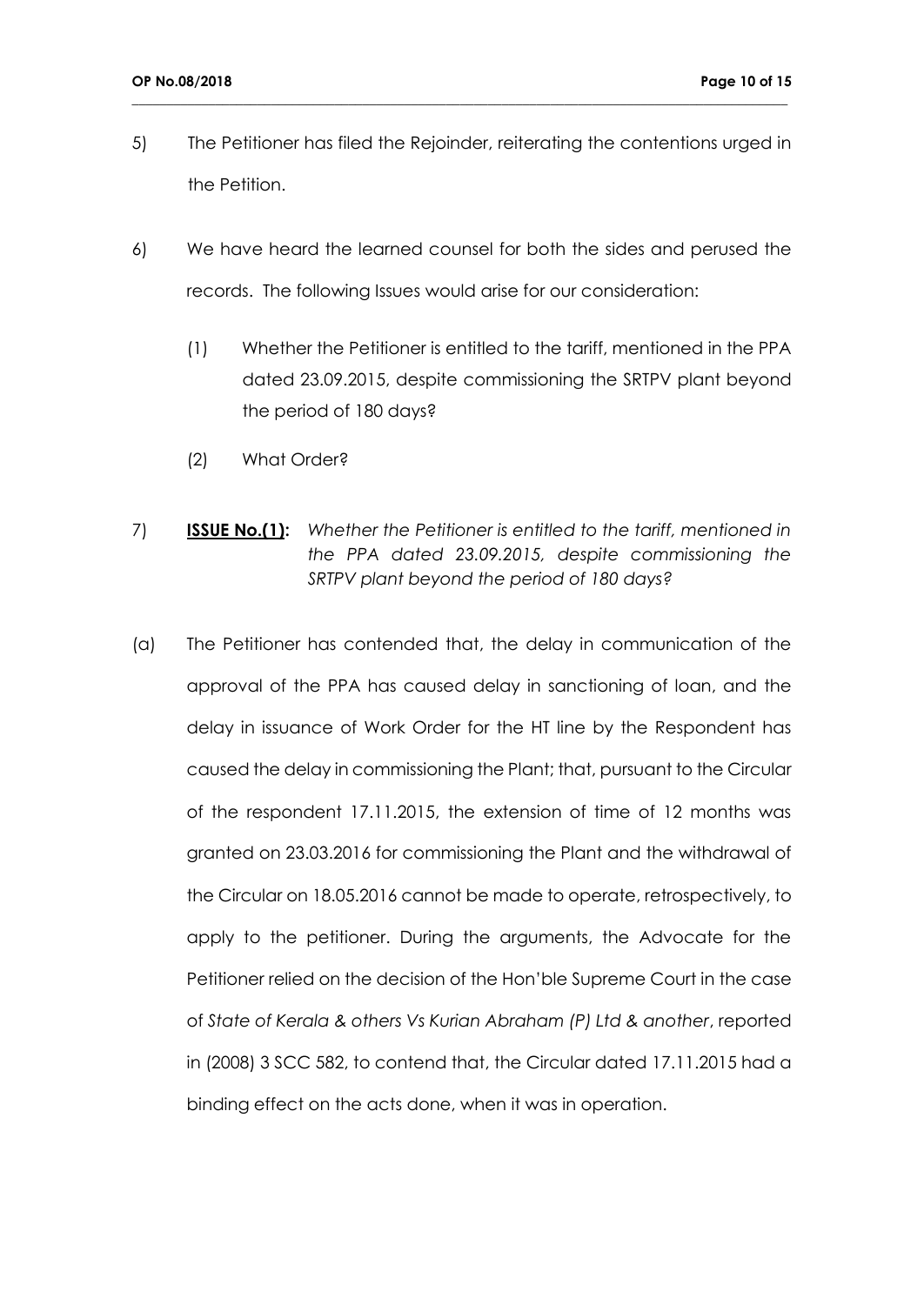(b) It is the case of the Petitioner that, the Plant was completed and was ready for commissioning on 06.09.2016, but the Work Order for the HT line was withheld by the Respondent. The petitioner has produced the communication dated 19.12.2016, requesting to issue the Work Order for the HT line.

- (c) We note that, as per the Guidelines relating to the SRTPV Scheme, made available to all the consumers, for the SRTPV applicants, having existing buildings, the time stipulated for completion of the Projects is 180 days, which would be intimated to the applicants in Format 5 or Format 6. Admittedly, the Petitioner had made the application for installation of the SRTPV Plant, under the said Scheme.
- (d) We note that, the approval in Format-5 for installing the SRTPV Plant was given by the Respondent on 18.09.2015, mentioning that, the Plant had to be commissioned within 180 days. Therefore, the Petitioner ought to have completed the Plant, within 17.03.2016. The Work Completion Report dated 06.09.2016, indicates erection of the Solar modules**.** The other works, relating to interconnection, were yet to be completed. Therefore, it cannot be accepted that, the SRTPV Plant was ready, in all respects, for commissioning. We note that, the request for issuance of the Work Order for the HT line, was made during December, 2016, after the Scheduled Commissioning Date. Hence, it is not proper for the Petitioner to allege that, the delay in granting the Work Order by the Respondent, delayed the Project and this has to be treated as a *Force Majeure* Event. Had the Petitioner completed the Project within 17.03.2016 (180 days) and had the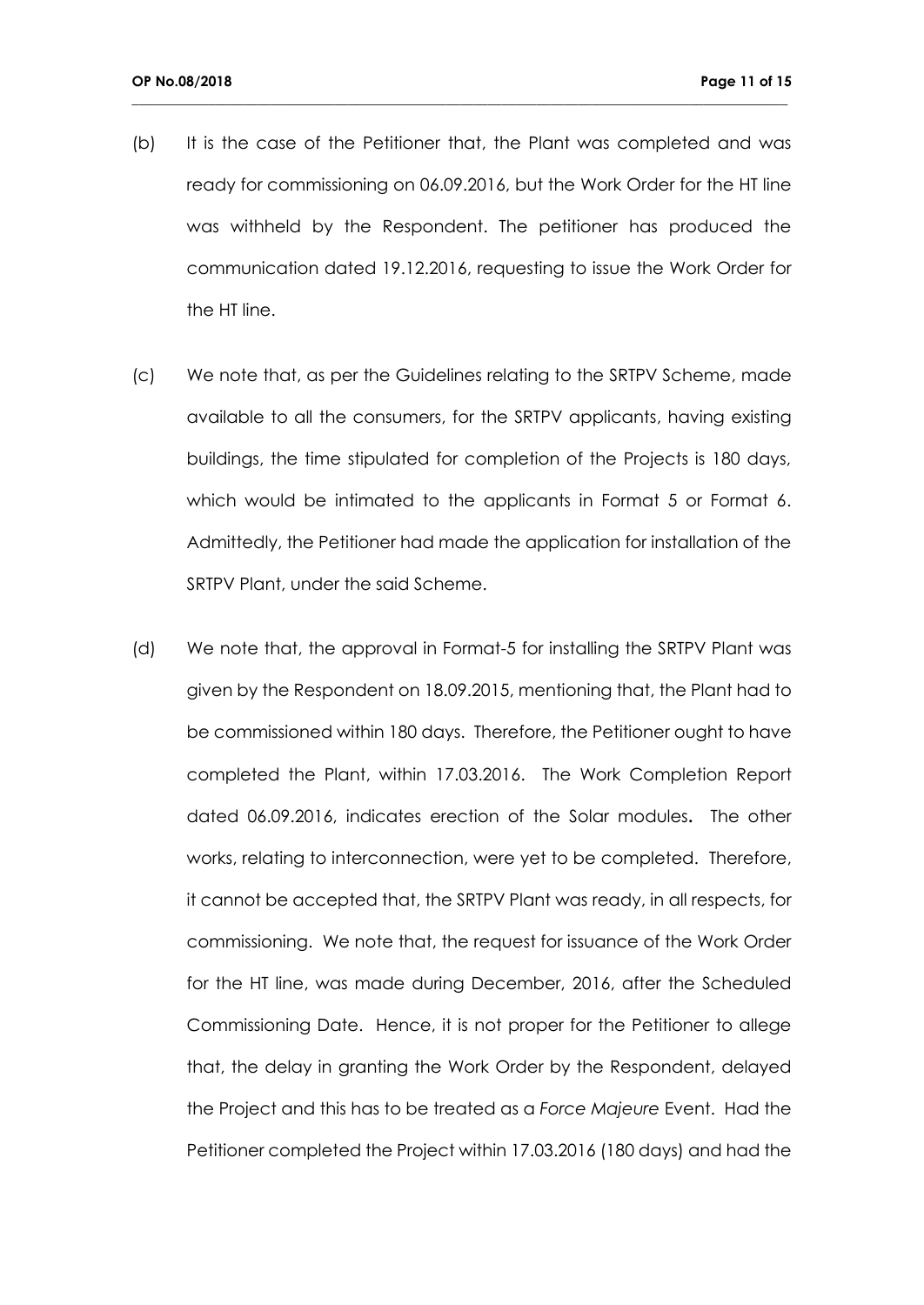Respondent delayed issuing of the Work Order, it could have been a *Force Majeure* Event.

**\_\_\_\_\_\_\_\_\_\_\_\_\_\_\_\_\_\_\_\_\_\_\_\_\_\_\_\_\_\_\_\_\_\_\_\_\_\_\_\_\_\_\_\_\_\_\_\_\_\_\_\_\_\_\_\_\_\_\_\_\_\_\_\_\_\_\_\_\_\_\_\_\_\_\_\_\_\_\_\_\_\_\_\_\_\_\_\_\_\_\_\_\_\_**

(e) With regard to the contention of the Petitioner that, the Respondent granted the extension of time to commission the Project, pursuant to the Circular dated 17.11.2015, and the reliance placed on the decision of the Hon'ble Supreme Court, in the case of *State of Kerala & others Vs Kurian Abraham (P) Ltd & another*, reported in (2008) 3 SCC 582, that the circular had a binding effect on the acts done during its subsistence, we note that, the Respondent had no power to issue such Circular, providing for extension of time for commissioning the Projects, either in the Solar Policy of the State or the Guidelines issued by the Respondent. Any such extension of time has a bearing on the tariff, ultimately payable by the consumers. In the above-mentioned case decided by the Hon'ble Supreme Court, the Board had power to issue Circular under Section 3(1A)(c) of the Kerala General Sales Tax Act, 1963, whereas in the case on hand, the Respondent had no power to issue the Circular. Hence, the said decision does not apply. Even if the extension of time granted is assumed to be valid, the tariff applicable for the delayed commissioning of the Project would have to be determined by the Commission. The Solar Policy 2014-2021 of the State, provides that, the Tariff Orders issued by the Commission, from time to time, will be applicable to the Projects. So also, the PPA dated 23.09.2015 provides that, the tariff, as per the Order dated 10.10.2013, or as amended from time to time, will be applicable to the Project. The time period within which a Plant has to be commissioned and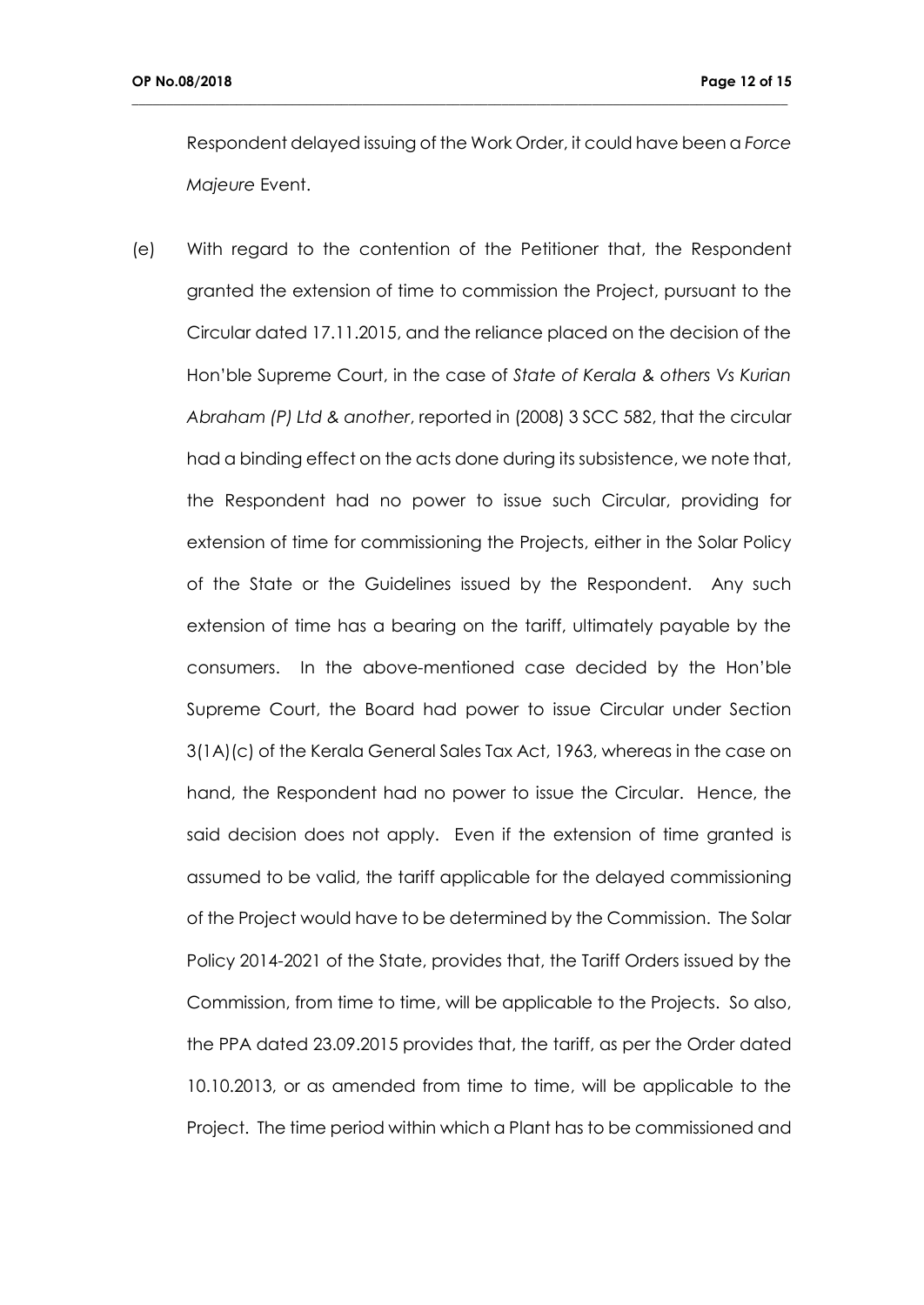the tariff applicable to a Project, are to be fixed/determined by the Commission alone, under section 86(1)(b) of the Electricity Act, 2003, as held by the Hon'ble High Court of Karnataka in the Order dated 17.07.2017 in WP No. 41854/2016 (*S.A. Prasanna Kumar Vs Government of Karnataka & others*). Therefore, the contention of the Petitioner that, it is entitled to the tariff of Rs.9.56 per unit, is not acceptable.

- (f) The other reason for the delay in commissioning of the Project, alleged by the Petitioner, is delay in the disbursement of loan by the Bank, due to delay in communication of approval of the PPA. This cannot be accepted, as a copy of the letter dated 17.12.2015, communicating the approval of the PPA, was sent by the Commission to the Petitioner. The Petitioner could have taken immediate action for sanction of the loan. The delay of about 2 months, in approaching the Bank, is not explained. The loan was not sanctioned by Corporation Bank and subsequently on 16.08.2016, the Petitioner was sanctioned loan from the Canara Bank. This has not affected the Project implementation, as admittedly, the Panels were procured, vide invoice dated 01.07.2016.
- (g) We further note that, contrary to the Petitioner's claim that the Plant was ready for commissioning in September, 2016, the safety approval was granted by the CEIG on 28.12.2017 and this is not denied by the Petitioner. After the CEIG granted safety approval, the plant was commissioned on 30.12.2017. The Work Completion Certificate should have been submitted to the Respondent, along with approval of safety standards of the Plant from the CEIG. This has not been done. The Work Completion Report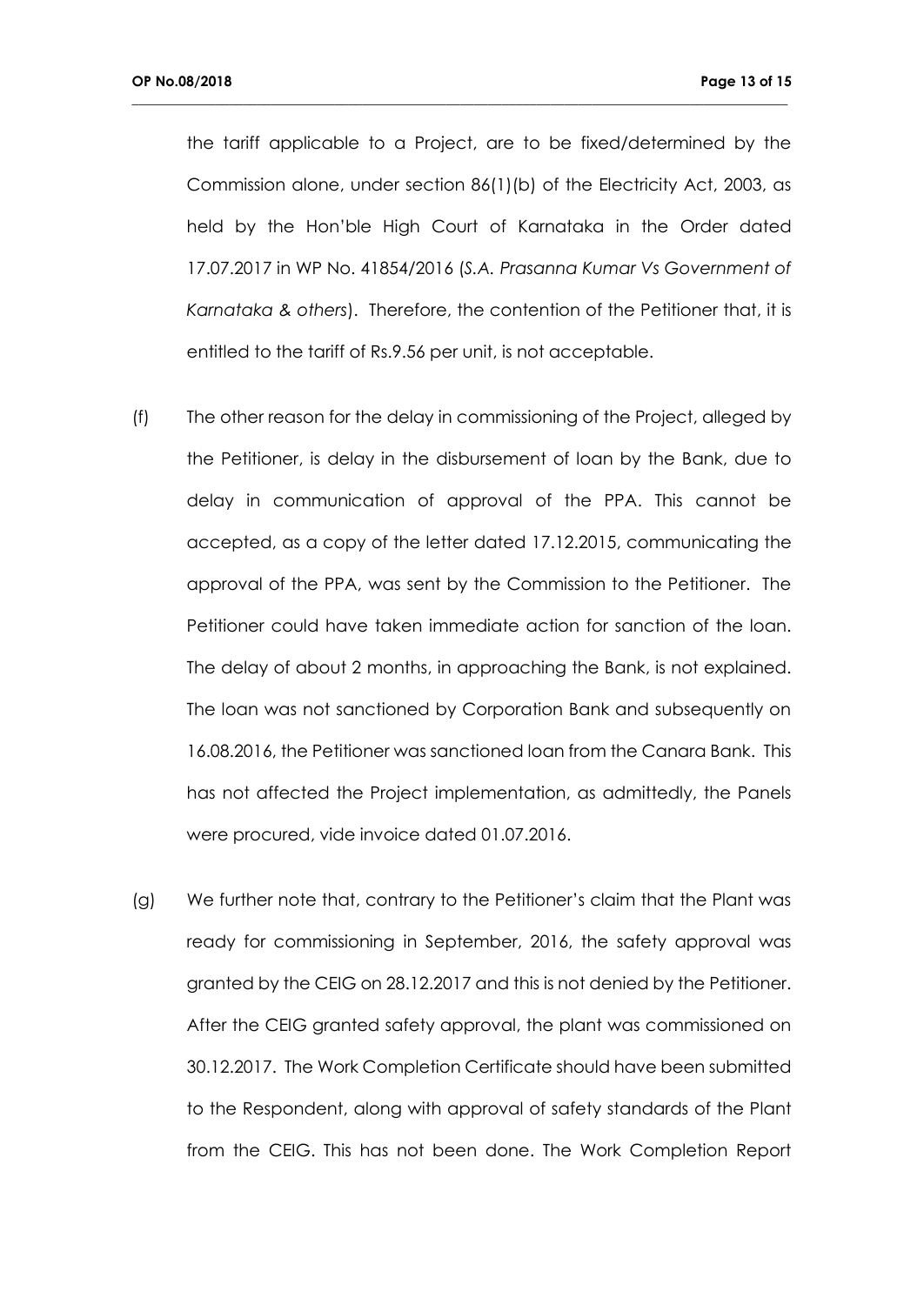dated 06.09.2016 is addressed to the Petitioner by the contractor and is not in the format, as per the Guidelines. Thus, we do not find any merit in the Petitioner's contention that, the plant was ready to be commissioned within the scheduled time, but could not be commissioned because of the fault of the Respondent.

- (h) In the PPA executed in this case, a tariff of Rs.9.56 per unit was agreed to be paid for the power injected by the Petitioner's SRTPV Plant, on net metering basis, in terms of the Commission's Generic Tariff Order dated 10.10.2013. Such tariff was available to the Petitioner, subject to commissioning of the Project within six months. In the meanwhile, the Commission, in its Generic Tariff Order dated 02.05.2016, issued in supersession of the Generic Tariff Order dated 10.10.2013, taking into consideration the relevant factors, mainly the declining Project Cost, revised the tariff applicable to the SRTPV Plants, which get commissioned during the period from 02.05.2016 to 31.03.2018, including all those with PPAs, executed prior to 01.05.2016 but not commissioned within the stipulated period. The Petitioner having commissioned the Plant on 30.12.2017, i.e., after 02.05.2016 is entitled for a tariff of Rs.5.20 per unit in terms of the Commission's Order dated 02.05.2016.
- (i) The Petitioner has produced the Invoice dated 01.07.2016, to show that the cost of the Solar Panels for the Plant is Rs.3.8 Crores. It is alleged that, if the tariff is reduced to Rs.5.20 per unit, the Petitioner would suffer a loss. We note that, the Project Cost, considered by the Commission in the Generic Tariff Order dated 10.10.2013, determining tariff at Rs.9.56 per unit,